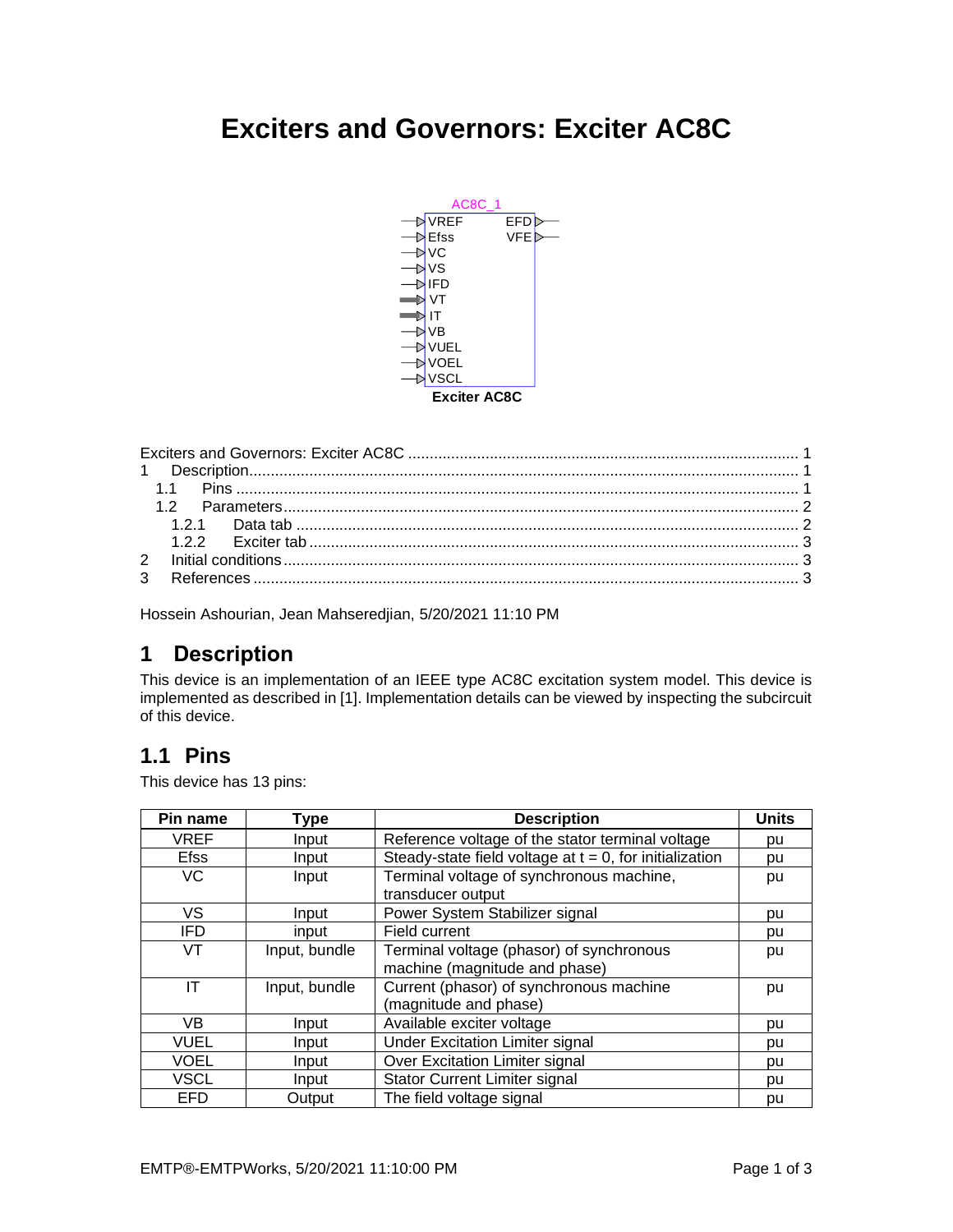<span id="page-1-0"></span>

| <b>/EE</b> | JUTOU†<br>.<br>۱۳.<br>iidu<br>ю<br>. | exciter field<br>current<br>oroportional<br>tΩ | ור |  |
|------------|--------------------------------------|------------------------------------------------|----|--|
|------------|--------------------------------------|------------------------------------------------|----|--|

#### **1.2 Parameters**

<span id="page-1-1"></span>The default set of parameters can be found in [\[1\].](#page-2-3)

#### **1.2.1 Data tab**

The parameters on the Data tab are:

- 1. **Gain KA**: Voltage regulator gain
- 2. **Time constant TA**: Voltage regulator time constant
- 3. **Maximum regulator output VRMAX**: Maximum regulator internal voltage output
- 4. Minimum regulator output V<sub>RMIN</sub>: Minimum regulator internal voltage output
- 5. **Gain KPR**: Voltage regulator proportional gain
- 6. **Gain KIR**: Voltage regulator integral gain
- 7. **Gain KDR**: Voltage regulator derivative gain
- 8. **Time constant T**<sub>DR</sub>: Lag time constant for derivative channel of PID controller
- 9. **Gain KP**: Potential circuit (voltage) gain coefficient
- 10. **Phase angle ThetaP**: Potential circuit phase angle (degrees)
- 11. **Gain KI**: Potential circuit (current) gain coefficient
- 12. **Reactance XL**: Reactance associated with potential source
- 13. **Gain KC1**: Rectifier loading factor proportional to commutating reactance
- 14. **Voltage VBmax**: Maximum available exciter voltage
- 15. **Excitation Type option**: see explanations below.
- 16. **Current Control Type option**: see explanations below.
- 17. **Under Excitation Limiter option**: see explanations below.
- 18. **Over Excitation Limiter option**: see explanations below.
- 19. **Stator Current Limiter option**: see explanations below.

There are two possible selections for the Excitation Type option:

- 1. Excitation system is self-excited: VT and IT inputs must be connected.
- 2. Excitation system comes from a separate source: VB input must be connected

There are two possible selections for the Current Control Type option:

- 1. Feedback from generator field voltage EFD.
- 2. Feedback from exciter field current  $V_{FE}$ .

There are three possible selections for the Under Excitation Limiter option:

- 1. VUEL not available or added to the reference voltage: this option can be selected when the VUEL input signal is zero (not connected) or when it is connected and added to the reference voltage.
- 2. VUEL connected to the first high value gate (HV gate).
- 3. VUEL connected to the second high value gate (HV gate).

There are three possible selections for the Over Excitation Limiter option:

- 1. VOEL not available or added to the reference voltage: this option can be selected when the VOEL input signal is zero (not connected) or when it is connected and added to the reference voltage.
- 2. VOEL connected to the first low value gate (LV gate).
- 3. VOEL connected to the second low value gate (LV gate).

There are five possible selections for the Stator Current Limiter option:

- 1. VSCL not available or added to the reference voltage: this option can be selected when the VSCL input signal is zero (not connected) or when it is connected and added to the reference voltage.
- 2. VSCL connected to the first high value gate (HV gate).